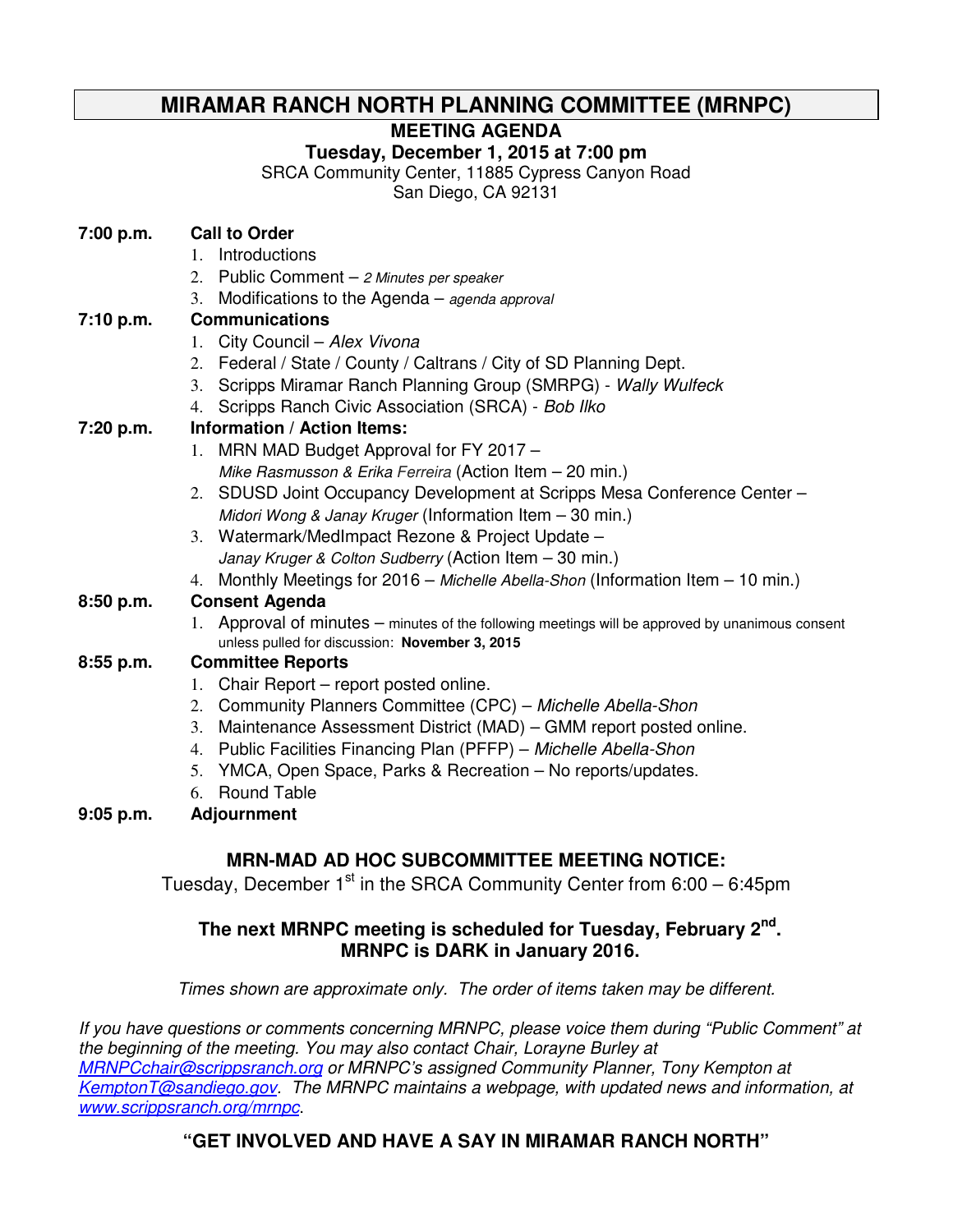# MRNPC Chair's Report for December 2015

On the agenda this month we have:

#### (#1) MRN MAD Budget Approval for FY 2017 – (Action item)

Mike Rasmusson, MRN MAD Grounds Maintenance Manger and Erika Ferreira, District Manager, Park and Recreation MADs, will present the Fiscal Year (FY) 2017 MRN MAD budget for approval. The MRN MAD ad hoc subcommittee meeting is scheduled for Tuesday, December 1, 2016 at 6:00pm in the SRCA Community Center. The subcommittee will prepare for the annual budget approval and review any outstanding MAD issues. Background information is posted on the MRN webpage and below for review:

https://www.scrippsranch.org/images/stories/Documents/MRNPC/FY17\_Proposed - MMRN\_Summary\_V.1\_Nov\_17\_2015.pdf https://www.scrippsranch.org/images/stories/Documents/MRNPC/FY17\_Proposed - MMRN\_Summary\_V.2\_Nov\_17\_2015.pdf https://www.scrippsranch.org/images/stories/Documents/MRNPC/FY17\_Proposed - MMRN\_Summary\_V.3\_Nov\_17\_2015.pdf Assessment Engineering Report FY 2014:

https://www.scrippsranch.org/images/stories/AssessmentEngReportMRN-MAD-2014-pgs1-25\_web.pdf MRN MAD District Map:

https://www.scrippsranch.org/images/stories/Documents/MRNPC/Miramar\_Ranch\_North\_MAD\_Map\_03-2014-web.pdf

#### (#2) SDUSD Joint Occupancy Property Development at SMCC/IA – (Information item)

Midori Wong, SDUSD, Director, Special Projects, and Janay Kruger, Developer Representative for the Monarch Group will present the proposed joint occupancy development plans for the Scripps Mesa Conference Center (SMCC) located at 10380 Spring Canyon Road. The land use designation for this property is Commercial Visitor (CV-1-1). This allows for mix of large-scale, visitor-serving uses and residential uses. The land is fully entitled for the proposed redevelopment and requires a process 1, non discretionary, review by City staff. Details on this development project can be found at: https://www.scrippsranch.org/images/stories/Documents/MRNPC/SRCA\_Joint\_Use\_Project\_Focus\_article.pdf

#### (#3) Watermark/MedImpact Rezone & Project Update – (Action item)

The rezone is a continuation item from the November 2015 agenda. MRNPC received a request from the City, to evaluate the Watermark/MedImpact rezone request, requiring a process 5, development review/approval, for a Community Plan Amendment, Rezone and Amendment to Vesting Tentative Map (VTM), No.651698, for the rezone of 0.95 acres from IL-2-1 to CR-2-1 and VTM boundary line revisions. The 39.96 acre site is located at 10137-10182 Scripps Gateway Ct. and is in the CR-2-1 and IP-2-1 zones. Janay Kruger, Developer Representative for Sudberry Development, and Colton Sudberry, President of Sudberry Devlopment, will provide an update on the project plans along with pending retail and commercial tenants.

Background information for the rezone is on the MRN webpage and below for review: https://www.scrippsranch.org/images/stories/Documents/MRNPC/Watermark-MedImpact-VestingTentativeMap-No-651690.pdf

#### (#4) Monthly Meetings for 2016 – (Information Item)

Michelle Abella-Shon requested review of the committee meeting schedule for 2016. Currently, MRNPC meets eight times during the year. The current meeting schedule is: January-Dark, Feb, March, April-Dark, May, June, July-Dark, Aug, Sept, Oct-Dark, Nov, Dec.

#### On the Consent Agenda:

1. Approval of November 3, 2015 minutes. The minutes will be circulated among the members as a PDF document prior to the meeting via email. An opportunity to request corrections will be made in the